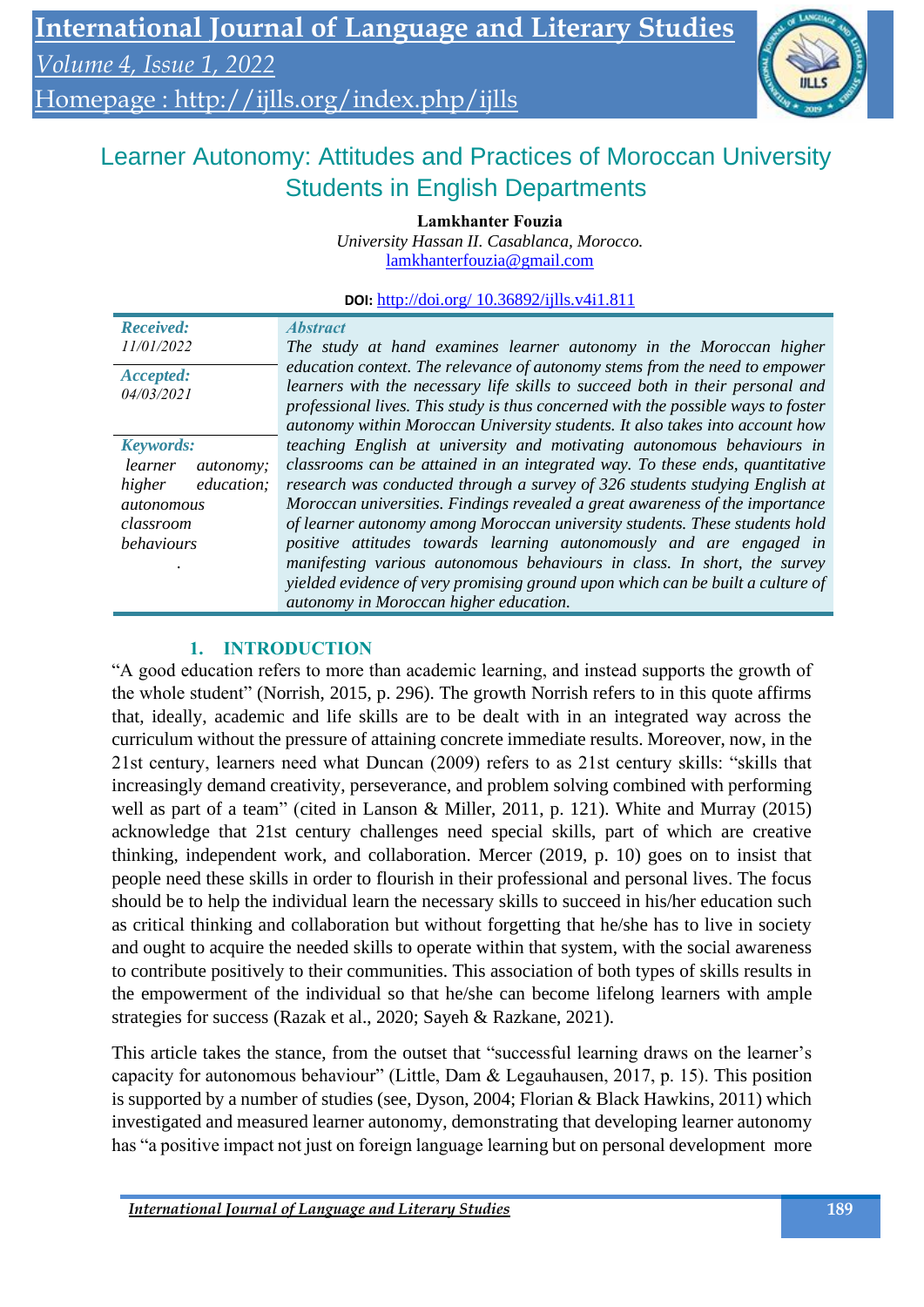generally" (Little, Dam & Legauhausen, 2017, p. 179). Aoki (2002: 111), defines learner autonomy as "the capacity, freedom, and/or responsibility to make choices concerning one's own learning. " Importantly, "the capacity for autonomy will be displayed both in the way the learner learns and in the way he or she transfers what has been learned to wider contexts" (Little, 1991, p. 4). Identifying and fostering these behaviors and exploring their implications on the learning process can contribute to a rich, autonomously supportive environment that allows students' growth.

#### **2. Learner Autonomy**

### **2.1. Defining Learner Autonomy**

Various terms are used to refer to learner autonomy, such as "self-directed learning" (Long, 1989), "independent learning" (Little, 1988; Scott et al., 2015), and "autonomous learning" (Macaskill & Denovan, 2013). Autonomy was first defined by Holec (1981, p. 3) as "the ability to take charge of one's own learning," which entails that learners become part and parcel of the whole learning process, from deciding on the learning outcomes to the evaluation of their achievements. Holec asserts that learners are then faced with a reality they themselves "construct" and "dominate" (1981, p. 21). More than this, learner autonomy presupposes that learners accept the responsibility for their learning and act accordingly. As stated by Little, Dam, and Legauhausen (2017, p. 75), "it is impossible to take charge of one's learning without at the same time accepting responsibility for it, at least implicitly." Holec (1981, p. 23) further sees autonomy as being one of two critical outcomes for language teaching: "to help learners to achieve their linguistic and communicative goals on the one hand and to become autonomous in their learning on the other" (cited in Little, Dam & Legauhausen, 2017, p. 5). Language students must thus develop the capacity to manage their own learning to become autonomous learners. Jimenez and Vieira (2015, p. 15) put it clearly when they claim that "to become lifelong learners, students must learn both content and how to learn independently."

Jimenez, Lamb, and Viera (2007, p. 1) step further when they include another dimension of autonomous behaviour, namely, "the competence to develop as a self-determined, socially responsible and critically aware participant in (and beyond) educational environments." A student who attains this competence becomes, in turn, equipped with the competencies to behave and succeed in social life, as they develop their capacities to transfer the acquired knowledge and abilities to other situations outside the classroom environment. From this it follows that fostering autonomy in classrooms can help students become autonomous citizens who are able to learn, reflect, and decide about their social life, i.e., lifelong active learners. This reminds us of what Simon (1996) heeds to when he speaks about the importance of students being able to "locate" and "use information" and no longer simply "remember" and "repeat": students are making use of the competencies they have acquired to handle different situations, in and outside classrooms (cited in Jimenez Raya & Vieira, 2015).

Other definitions of autonomy from different perspectives have been advanced. Cotterall (1995, p. 195), making his definition more concrete, claims that autonomy is "the extent to which learners demonstrate the ability to use a set of tactics of taking control of their learning" (cited in Yu, 2000, p. 1415). Cotterall speaks about the behaviours the learner shows in class which indicate that he/she accepts the responsibility to take charge of his/her own learning: such a learner reacts positively to opportunities provided in class that are meant to foster their autonomy and help them create their own strategies and occasions to take decisions.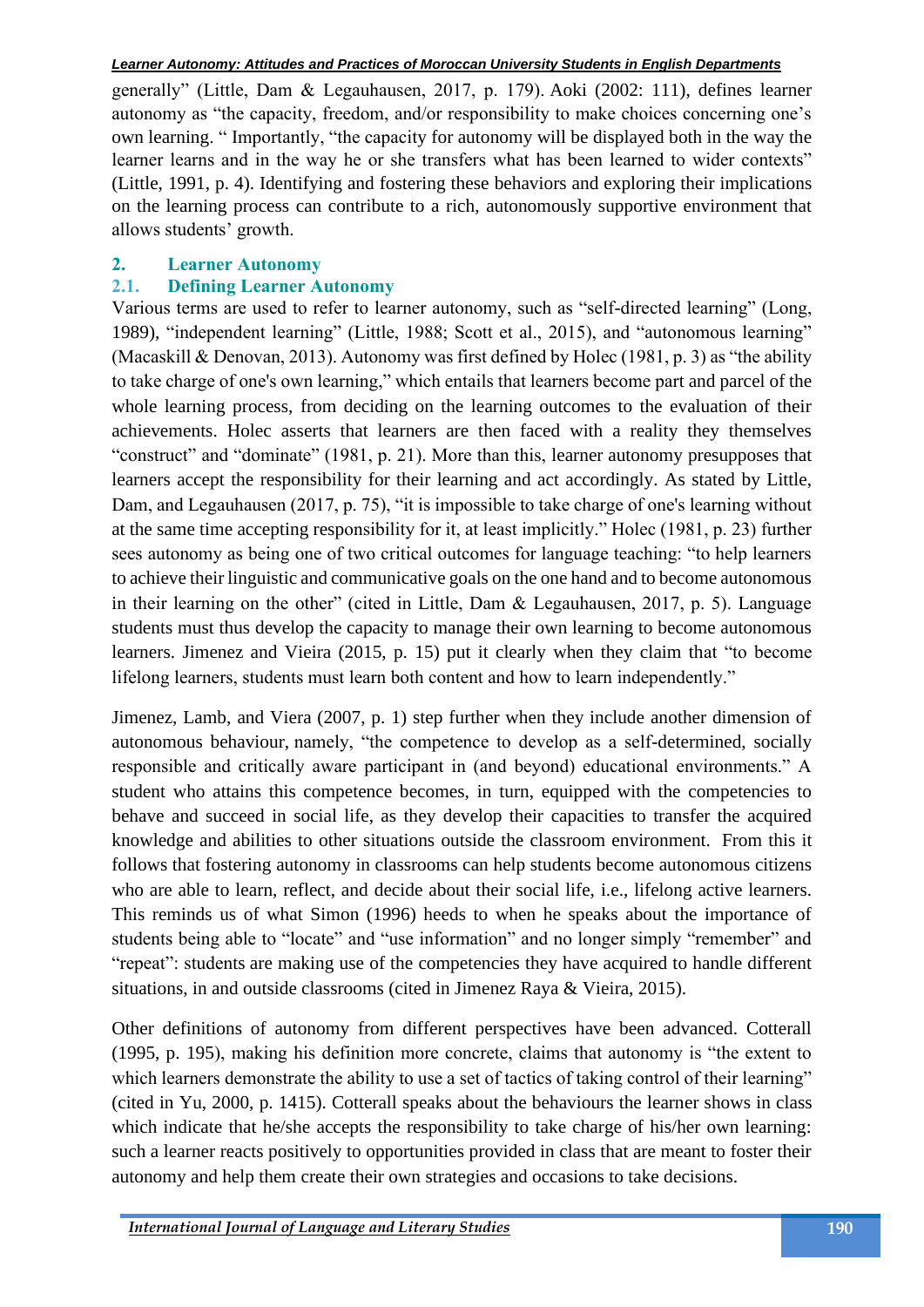Benson (1997, 2006) adds the psychological perspective by focusing on attitudes and factors which make it possible for learners to take responsibility for their learning. Benson (2007) assumes that the capacity to manage one's own learning depends upon certain underlying psychological capacities including the capacity to determine purpose, evaluate outcomes (see also Holec, 1982), and reflect critically (see also little, 1991). Equally, Benson (2007) argues that autonomy is a 'usable' construct for teachers who want to help their learners develop autonomy. Along these lines the role of emotion is advanced by O´Leary (2014), who thinks autonomy in language learning "depends on the development of learners' psychological and emotional capacity to control their own learning through independent action" (after Salovey & Mayer, 1990); motivating autonomous behaviour means engaging students to take control of their own learning. Following this line of thought, Ricci (2013, p. 140) supposes that teachers ought to reinforce the "growth mindset classroom," which he defines as "a safe place where students do not feel judged and are free to take intellectual risks." When positive feelings and feedback are strengthened within classroom practices, students become involved in the learning process. Scharle and Szabo (2000) in Nguyen and Nguyen (2020) further argue that autonomy enhances motivation and motivation develops ability.

Concretely, handing over control to learners is a good start to make them involved in the learning process, but this can never take place if students themselves are not willing to take the initiative and be engaged in various classroom activities. Little, Dam, and Legauhausen (2017, p. 76) consider "learners' active involvement" a "first pedagogical responsibility" since students are encouraged to take initiative in the classroom and later take charge of their own learning. Equally, handing over control to students involves sharing lesson requirements and paving the way for students to decide on their objectives. However, this is not likely to take place if students are not willing to engage in the classroom procedures. Little, Dam, and Legauhausen (2017, pp. 79-80) have recommended providing students with various choices to allow for the responsibility shift. They believe that "the more choices we give them, the more we can expect to engage their interest and commitment."

Through all of the above, we must help students "learn how to learn." This notion of "learning to learn, i.e., the ability to pursue and organize one's own learning either individually or in groups, in accordance with one's own needs, and awareness of methods and opportunities,'' is part of the eight key competencies defined by the Common European Framework of Reference for Languages (CEFR: 2006) and is the core of all autonomous behaviours (see Dempster, 1990, for autonomy in practice). It drives students to use strategies, negotiate their utility, evaluate their learning outcomes, and then adapt and adopt ways to create a successful learning experience. Finally, following Jimenez and Vieira (2015, p. 37), we must recognize that "as learners become progressively involved in their own learning, it is expected that they will develop a sense of agency that operates beyond schooling and permeates their life."

## **2.2. Why Learner Autonomy Matters**

The development of autonomous learners is one of the major aims of a university education (Bryde & Milburn, 1990; Chemers et al., 2001; Elissa et al., 2010). University faculty and students have to face the ever-changing nature of the learning/teaching process, including the increasing need for learner autonomy. Learner autonomy has been a central aim of higher education and should be one of the ultimate goals of higher education (Bajrami, 2015) so as to prepare graduates for the job market (Yassin et al., 2020). Helping students manage their own learning can further pave the way for them to take responsibility for their future choices.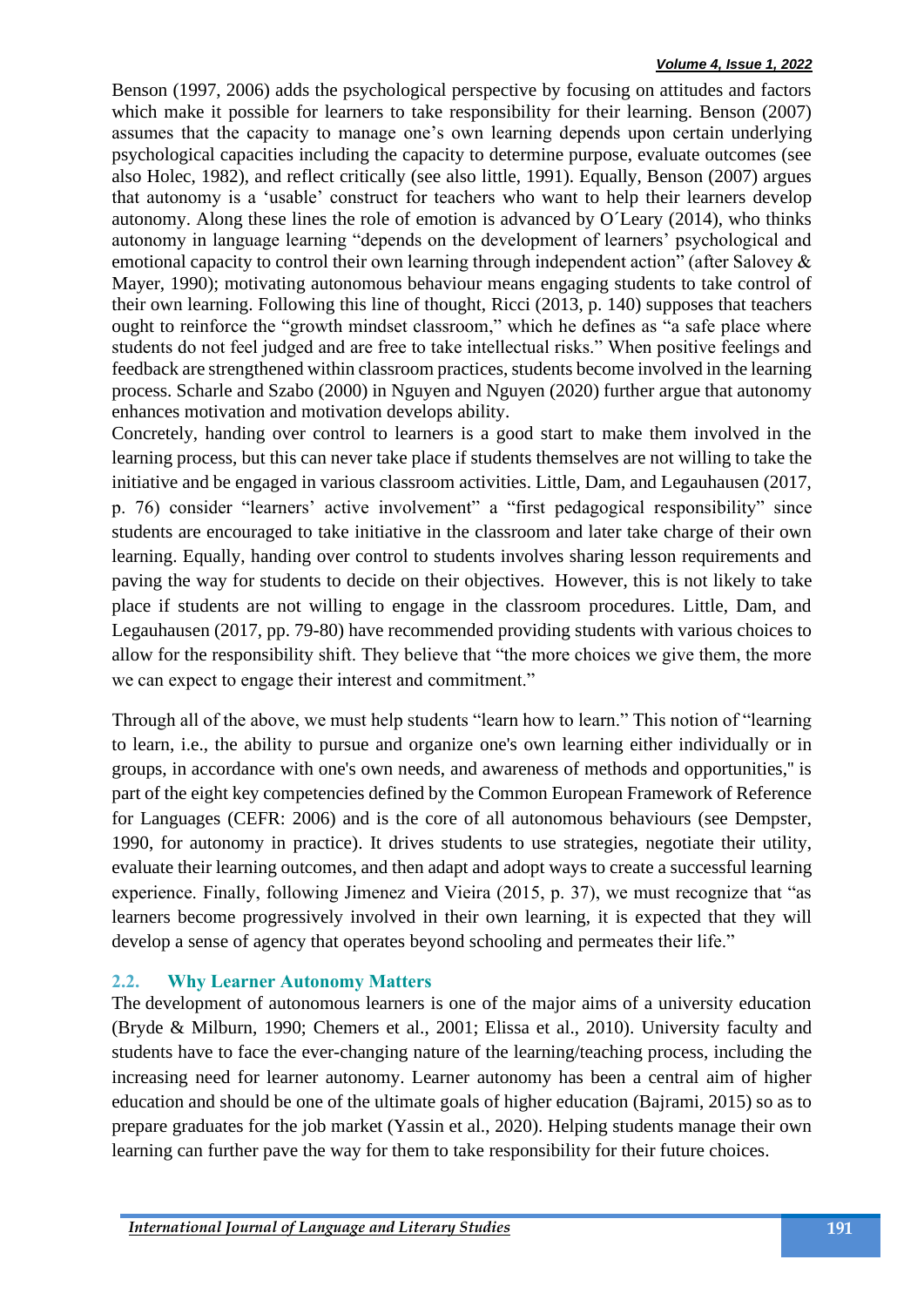It is thus vital we foster learner autonomy in our classrooms. Dam (2009) states it clearly when he says that the learning objectives will not be achieved if students are not engaged and responsible for their own learning: that is, an autonomy-supportive learning environment can be a predictor of a successful learning experience. Indeed, the learning environment gets better "when autonomy becomes an educational goal" (Jimenez Raya & Vieira, 2015, p. 126). This raises the problem of how far the methods adopted to achieve the first objective, teaching content, and the second objective, fostering autonomy, are "compatible" (Holec, 1981, p. 23, cited in Little, Dam & Legauhausen, 2017, p. 5). Auspiciously, research has demonstrated that developing an autonomous mode of learning favours working on academic achievements simultaneously because it "involves the application of personal initiative in engaging with learning and finding resources and opportunities for learning, persistence in learning, and resourcefulness" (Ponton, Carr, & Confessore, 2000).

### **2.3. Learner Autonomy as Used in this Research**

The research in this article builds upon key elements from the above review of definitions, with a particular focus on the work of Benson (1997, p. 25), who distinguishes between learner autonomy as an attribute and autonomous learning as a mode of learning. "Autonomy," he writes, can be defined as follows:

- the act of learning on one's own and the technical ability to do so;
- the internal psychological capacity to self-direct one's own learning; and

• Control over the content and processes of one's own learning. (Benson, 1997, p. 37). Relatedly, based on an extensive literature review, Raya, Lamb, and Viera (2007, pp. 58-66) identify nine broad pedagogical principles that can guide the development of a pedagogy for autonomy, what Benson (1997) would describe as part of the mode of autonomous learning:

- Encouraging responsibility, choice, and flexible control
- Providing opportunities for learning to learn and self-regulation
- Creating opportunities for cognitive autonomy support
- Creating opportunities for integration and explicitness
- Developing intrinsic motivation
- Differentiating instruction based on individual learners' styles and needs
- Encouraging action-orientedness
- Fostering conversational interaction
- Promoting reflective inquiry

(Raya, Lamb &Viera . 2007, pp. 58-66)

Noticeably, teachers play a central role in the fostering of learner autonomy. However, of equal if not more importance is the role of learners and their willingness to learn independently, without the need for constant directions or intervention on behalf of the teacher. Students are to accept and exercise this responsibility and have to agree with their teachers on this. Promoting learner autonomy should be a desirable goal from both sides.

### **2.4. The Moroccan Higher Education Context: From Autonomy of Universities to Autonomy of Learners**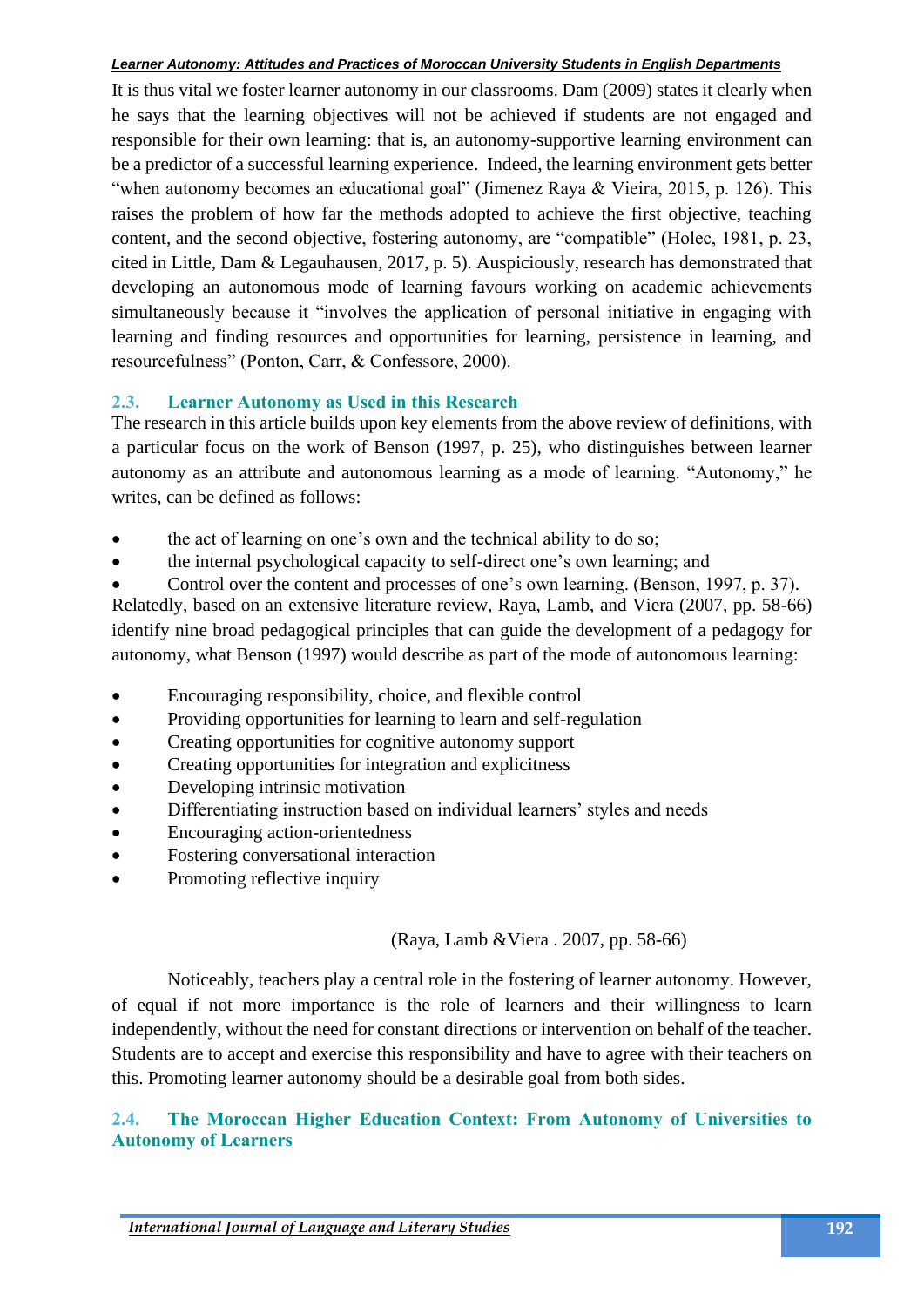This study focuses on the attitudes and experiences of Moroccan English language learners in higher education, issues of particular importance given the dramatic shift in educational policies in Morocco over the last decades. The changes have been mainly driven by the promotion of more "qualitative" standards, i.e., education should be aligned with international standards and equally with "quantitative" standards that are measured by the need to increase enrollment of Moroccan baccalaureate graduates into the higher education system and subsequently into the labour market. Reforms also sought to prevent attrition of students. Moreover, Moroccan universities were given "bigger financial and academic autonomy" (NCET, art, 150 as cited in Moumine & Zoulal, 2017, p. 54). The teacher as a figure of authority is no longer valid in the new approach to Moroccan education. Rather, he/she is to promote an autonomous learning mode in which the teacher takes on "different roles from information provider, counselor, learning manager, resource and promoter of problem solving oriented learning" (Boonma, 2020, p. 179).

## **2.5. Reforms within Moroccan Universities**

In order to upgrade the educational system, Moroccan higher education has undergone several reforms and has taken different measures to improve and restructure university education. The main reform was set up within the National Charter for Education and Training (NECT) in 1999, which was meant to lay the foundation for the 21st century educational system. One of its main objectives was to improve the system of education from qualitative and quantitative viewpoints, as mentioned above. The years 2000-2009 were declared "a national decade of education" and training (NCET, 1999, ARTICLES 20-21, cited in Zoulal & Moumine, 2017, p. 53). However, the qualitative expectations of the reform were not met: enrollment in higher education increased but students were not ready to meet the demands of the labour market. Giving students access to university is one thing, preparing them for lifelong learning as outlined in international standards (e.g., CEFR) is another. Hence, His Majesty the King Mohamed VI, placing education at the forefront, asked for the implementation of the Emergency Plan 2009-2012. "The Emergency Plan was launched in 2009 in an attempt to improve the quality of education both on academic and social levels" (Moumine & Zoulal, 2017, p. 55). Moroccan universities were to fulfill their roles in generating knowledge, promoting research and matching the needs of the labour market. Nevertheless, various "recurring dysfunctions" were noted in the Moroccan education system in the analytical report of the National Authority of Evaluation (NAE) (CSEFRS 2014) (cited in Moumine & Zoulal, 2017, p. 55). In 2012-2013, for instance, only 6% of the students went on to enroll in a Master's degree (CSEFRS, 2014). Worse still, many university graduates remain unemployed and high university dropout rates and overcrowded classes persisted (El Kaidi, 2018).

Subsequently, the Strategic Vision of Reform 2015-2030 was launched to envisage alternatives so as to overcome the flaws of the previous reforms and work on the gaps noted by previous evaluative reports. The latter was based on three main principles: "equity and equal opportunity," "quality for all," and the "promotion of the individual and society" for all levels of the Moroccan educational system, bearing in mind both the qualitative and the quantitative perspectives of the growth and giving enough heed to the psychological support of the learners to help them persist until graduation. Crucially, the Bachelor's degree is now four years instead of three, a part of the new strategic vision (delayed in many universities because of the pandemic) which will allow time for more learner-centeredness, the promotion of linguistic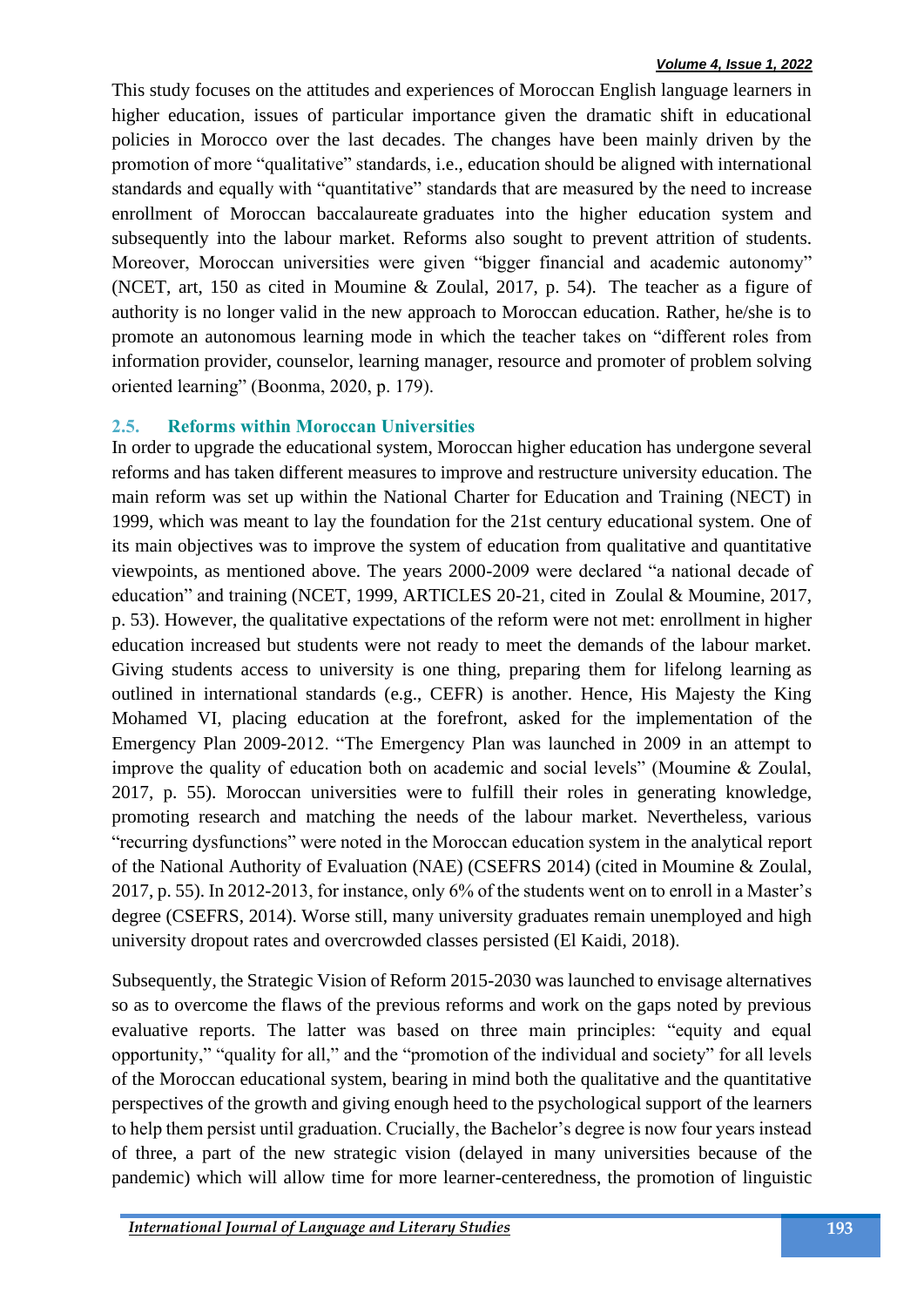and soft skills, and civic and cultural integration. It will permit both the Moroccan university and the competencies of its graduates to be aligned with international standards. The last point to mention within this new system is digitalization and the promotion of e-learning, an objective that has been reinforced with the pandemic. Students need to have the necessary platforms, human resources, and training to take control of their own learning. Learner autonomy has become "a pedagogical imperative" (Little, Dam & Legauhausen, 2017, p. 17), which Moroccan universities have begun to recognize and work towards.

We have to admit that regardless of the difficulties that have been witnessed throughout the implementation of the reforms, emphasis has been put on the need for quality education and real progress has been achieved throughout the three stages of the reform towards modernizing the Moroccan educational system so that universities would meet the requirements of the labour market, work on research development, and keep up with the changes imposed by globalization. Global skills are critical to learners' success in their current and future education and workplaces, and in preparing them to become responsible and active members of their communities. Global skills help learners to flourish and achieve lifelong success in an increasingly globalized 21st century world. The most recent set of reforms articulates clearly the urgent need for these global skills when they focus on the advancement of the individual and society; they target teaching competencies such as working effectively in teams, taking an active part in their life and the lives of others around them, and many other competencies for their personal and professional growth. This is to highlight what it means to be a university student who takes responsibility for her/his own learning.

## **2.6. Higher Education Reform and Language Learning**

After 1999, when serious reforms began, the teaching of foreign languages was intended to accompany the opening up of universities according to the Moroccan socioeconomic situation. Foreign language skills are intended to better integrate graduates into the international labour market. The Strategic Vision of Reform (2015-2030) and its global strategy for the education system recommends launching study programs in Arabic, French, and English (Zoulal, 2021). Accordingly, as a part of upgrading the quality of education, English has had a significant position in the Moroccan educational system since it is usually the language of technology, research, and business. For English departments, it must be pointed out with much emphasis, various modifications have taken place, especially as far as the content of courses is concerned to keep up with the requirements of the job market in a highly competitive situation. Introducing "business communications" and "public speaking" are two such examples.

Given the importance of these reforms and the role of autonomy within these reforms, the following study has as a major goal to reveal the perceptions students have towards autonomous behaviour and the activities most likely to foster such behaviour.

# **2.7. The Purpose of the Study**

This study aimed to find out whether students value autonomous learning and whether they are ready to take charge of their own learning. In addition, the study aimed to discover students' attitudes towards and experiences with English language course activities and expectations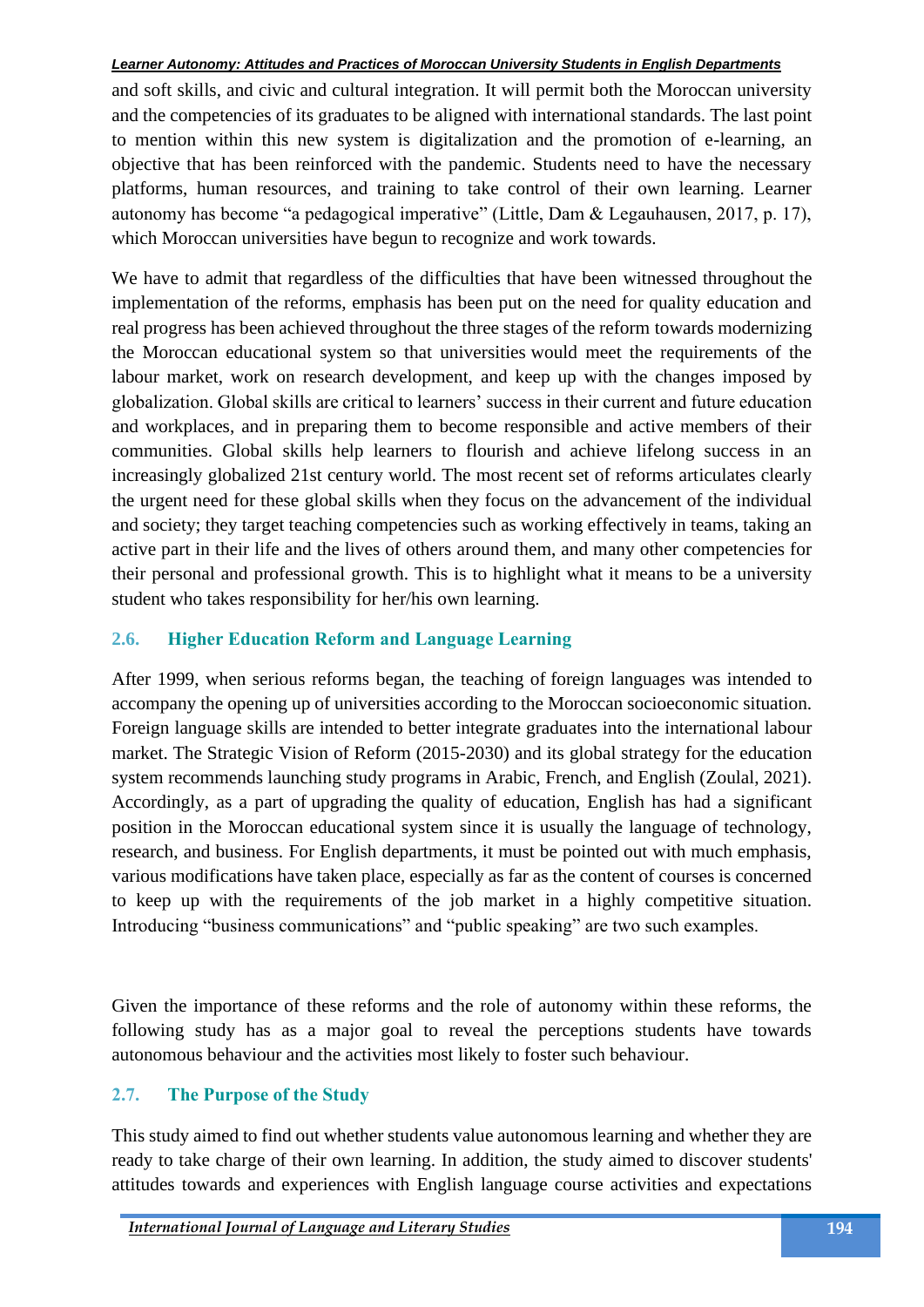#### *Volume 4, Issue 1, 2022*

intended to foster learner autonomy. Finally, students' perceptions of and experiences with their teachers were also explored through this study, in order to consider future modifications teachers may make to promote learner autonomy and a mode of autonomous learning. Answers to these questions will make clear whether and how Moroccan students are prepared for the shift to autonomous learning. Furthermore, what students report will shed light on what remains to be done within the Moroccan higher education reforms to align with the demands of global competencies and the current needs of the 21st century.

## **3. Methodology**

To meet these aims, the researcher opted for an online survey so as to gather the maximum amount of data and build a global image about the attitudes and the behaviours adopted by Moroccan university students towards their autonomy. The items the survey relied on were selected and adapted from the review of the literature. The questionnaire of the study was first piloted with 74 third year students to make sure that the questions were clear and understood by the participants. So as to have participants from the same background who have been studying in more or less the same context, the targeted population for the revised survey were English department first and second year university students from Hassan II University.

The questionnaire comprises multiple choice and open-ended questions. The data of the questionnaire was collected anonymously. The survey was distributed within a group of first and second year university students from the English Department. In total, 326 questionnaires were filled out. To have a deeper interpretation of the results, data was processed using measures of central tendency (mean, mode, median, standard deviation, and range); and participants' narrative responses. The questionnaire allowed for self-reported data provided by the learners about their experiences with and attitudes toward autonomy. It addressed these main areas: the contract of the contract of the contract of the contract of the contract of the contract of the contract of the contract of the contract of the contract of the contract of the contract of the contract of th

- Whether students value autonomy
- Students' perceived beliefs about and attitudes towards learner autonomy
- The behaviours and the strategies students use in class to foster their autonomy

Whether and to what extent students perceived the classroom environment (teachers' activities and behaviour, peer work) as fostering learner autonomy

#### **4. Findings and Discussion**

The main concern of this analysis is to depict whether students value autonomous learning and whether they have the willingness to take responsibility for their learning. Then, the actual activities and behaviours reported in classes that are likely to foster autonomy will be dealt with. One last point that will be tackled is an evaluation of the higher education learning environment from an autonomous-supportive viewpoint: findings are presented using measures of central tendency (mean, mode, median, standard deviation, and range; see Table 1) and participants' narrative responses.

#### **4.1. Students´ Beliefs and Attitudes towards Learner Autonomy**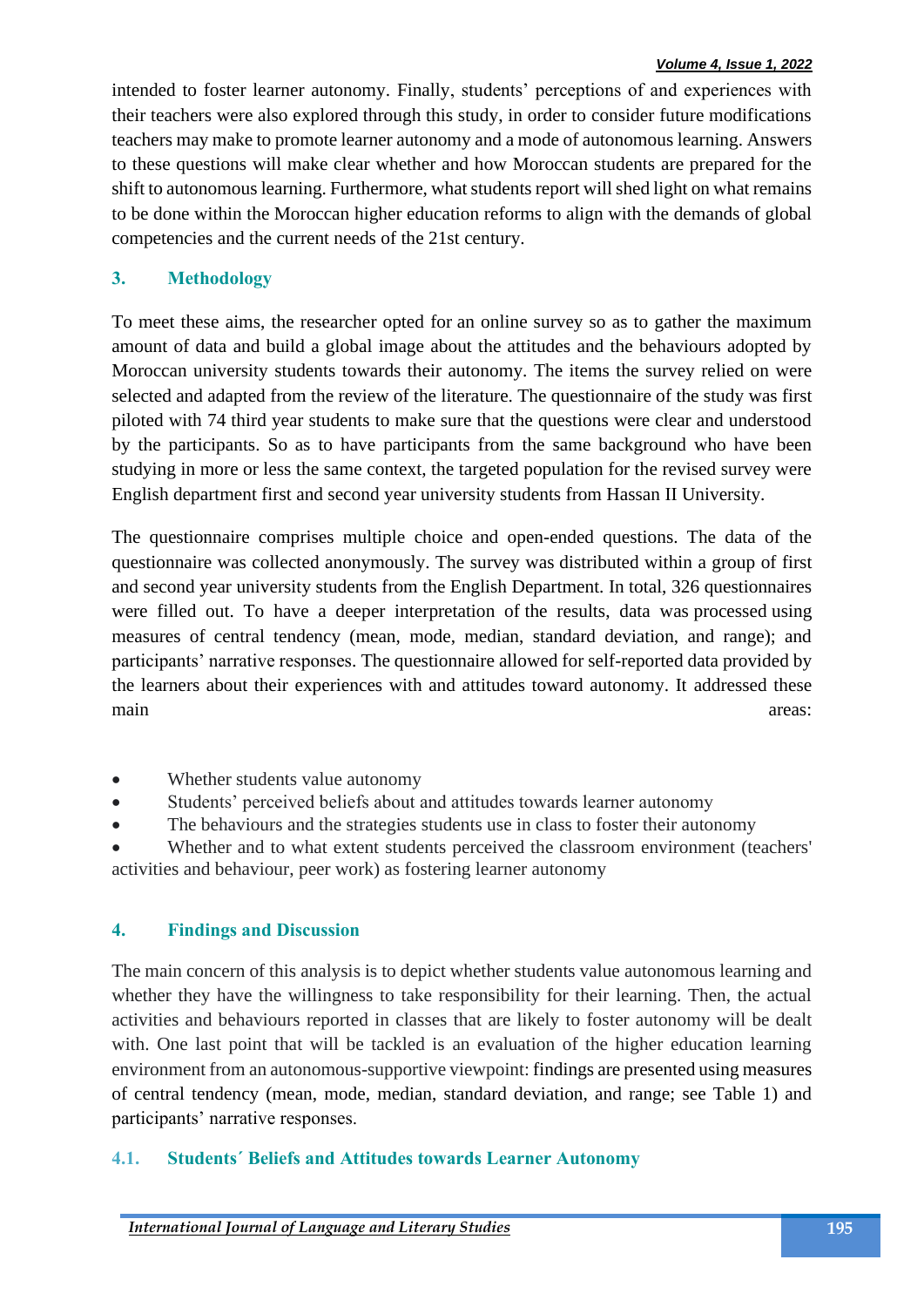The first issue examined in this survey was the beliefs and attitudes of informants towards "learner autonomy." Generally, participants have a sense of being able to actively participate in their learning (See Table 1).

### **Table 1**

*Measures of Central Tendency concerning students´ beliefs and attitudes towards learner autonomy*

|                |                |              |                  |           | l ask for help | ask for help   |                 | I monitor    |             |            |                |
|----------------|----------------|--------------|------------------|-----------|----------------|----------------|-----------------|--------------|-------------|------------|----------------|
|                |                |              |                  |           | from my peers  | from my        |                 | whether my   | I select    | I evaluate | I use the      |
|                |                | l analyse my | I determine      | I select  | in class to    | teacher in     |                 | learning is  | criteria to | whether my | newly-         |
|                |                | language     | what specific    | effective | make my        | class to make  |                 | progressing  | evaluate my | learning   | acquired       |
|                |                | learning     | skills I want to | learning  | learning more  | my learning    | I make          | according to | learning    | process is | knowledge in   |
|                |                | needs        | acquire          | materials | effective      | more effective | realistic plans | my plan      | outcome     | effective  | other contexts |
| N              | Valid          | 303          | 303              | 303       | 303            | 303            | 303             | 303          | 303         | 303        | 303            |
|                | <b>Missing</b> | 24           | 24               | 24        | 24             | 24             | 24              | 24           | 24          | 24         | 24             |
| Mean           |                | 3.98         | 3.99             | 3.80      | 3.31           | 3.25           | 3.84            | 3.73         | 3.52        | 3.85       | 3.88           |
| Median         |                | 4.00         | 4.00             | 4.00      | 3.00           | 3.00           | 4.00            | 4.00         | 4.00        | 4.00       | 4.00           |
| Mode           |                | 4            | 4                | 4         | 3              | 3              | 4               | 4            | 3           | 4          | 4              |
| Std. Deviation |                | .844         | .919             | .943      | 1.186          | 1.195          | .960            | .956         | .996        | .920       | .945           |
| Range          |                | 4            | 4                | 4         | 4              | 4              | 4               | 4            | 4           | 4          | 4              |

From the start, most informants consider themselves autonomous learners; about 93% report at the end of the spectrum "always," "usually" and "sometimes" when they have to give feedback on how frequently they think they behave autonomously; fewer informants opted for "never" and "rarely" (7%). Equally, they value autonomous learning, a thing clearly demonstrated in the results of question 2, as most of them view autonomous learning as "very important" (M=2.86; Md= 3; Mo=3; SD=929). This awareness of the importance of such behaviours gets students motivated to behave accordingly and is likely to foster such ability, which is substantiated by their responses to question 3. The majority of participants think they are motivated to take charge of their own learning (M=3.76; Md= 4; Mo=4; SD=929), and are further motivated by their teachers as well (question 8; see figure 1), tendencies that can help them move towards their autonomy since "without motivation, there is no autonomy" (Ushioda, 2006, p. 40).

## **Figure 1**

*Do you think your teachers motivate you to be autonomous, to learn content only, or both?*

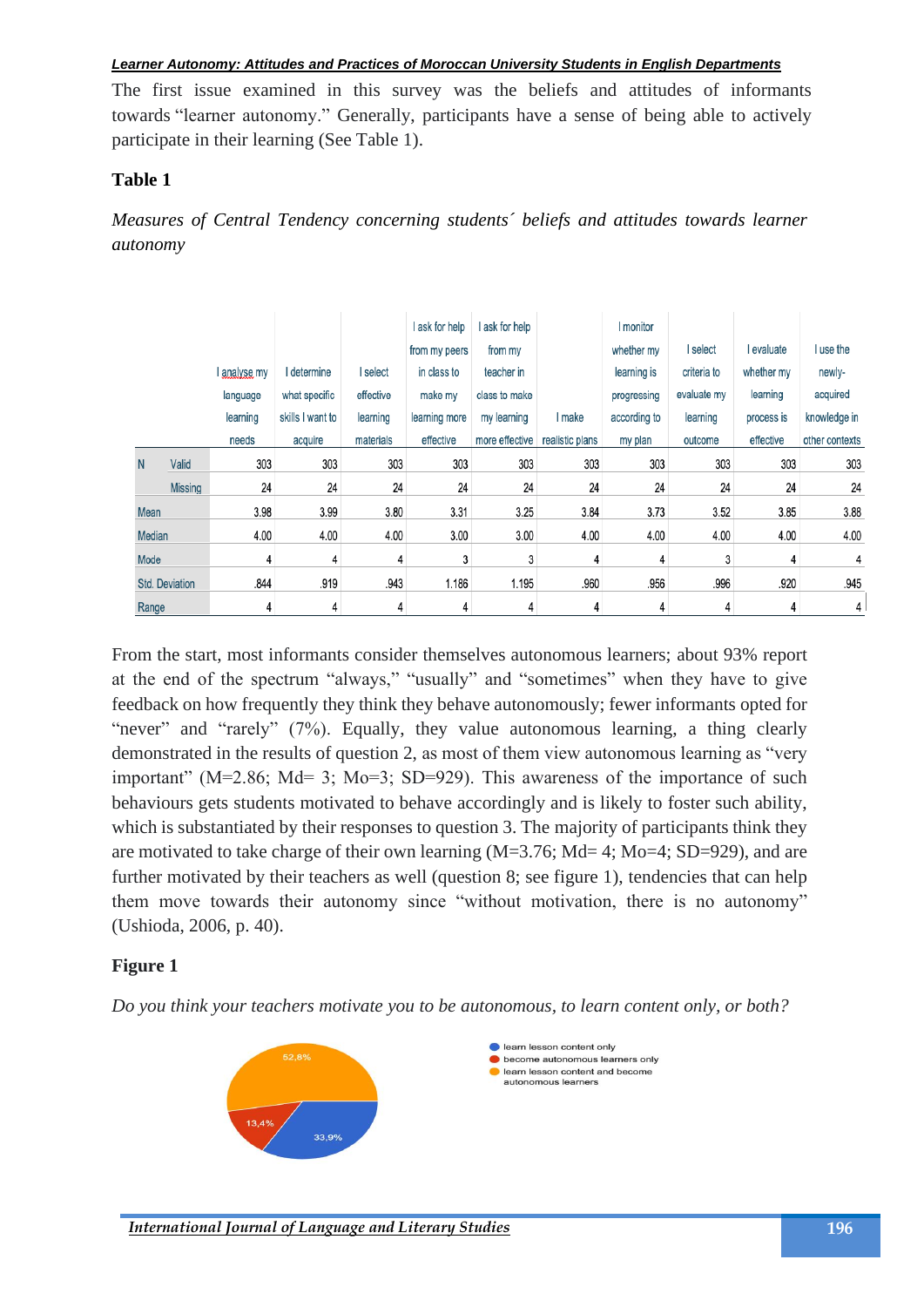More than half of the participants, about 53%, confirm that their teachers help them both learn lessons and become autonomous learners. The teachers seem to play a key role in helping students step further and develop their autonomy. Ossou (2020) reports the readiness of Moroccan EFL teachers to promote learner autonomy to be significantly high. Indeed, teaching with dual goals in mind (i.e., teaching the content and preparing students to act as autonomous agents) is a requirement to meet the 21st century challenges (see, e.g., White & Murray, 2015).

These positive attitudes towards learner autonomy are further enhanced by the participants<sup>'</sup> skills to learn independently (question 9; see figure 2).

## **Figure 2**

*Do you feel you know how to learn?*



The statistics relating to question 9 suggest that 75% of students have the conviction that they have acquired the skills of knowing how to learn, which is the core of autonomous learning. This confirmation may be due in part to a module some first year students studied during their first semester at university: the course "Learning How to Learn: Powerful Mental Tools" in Coursera. Students' convictions that they know "how to learn" may also be due to the confidence they have developed after more than a year and half of online learning because of the pandemic. This is in line with their answers to question 17, through which they expressed their readiness to learn autonomously: 76.8% are willing to contribute actively in the the learning process (question 17; see Figure 3). **Figure 3**

*Do you feel you are ready to learn autonomously?*

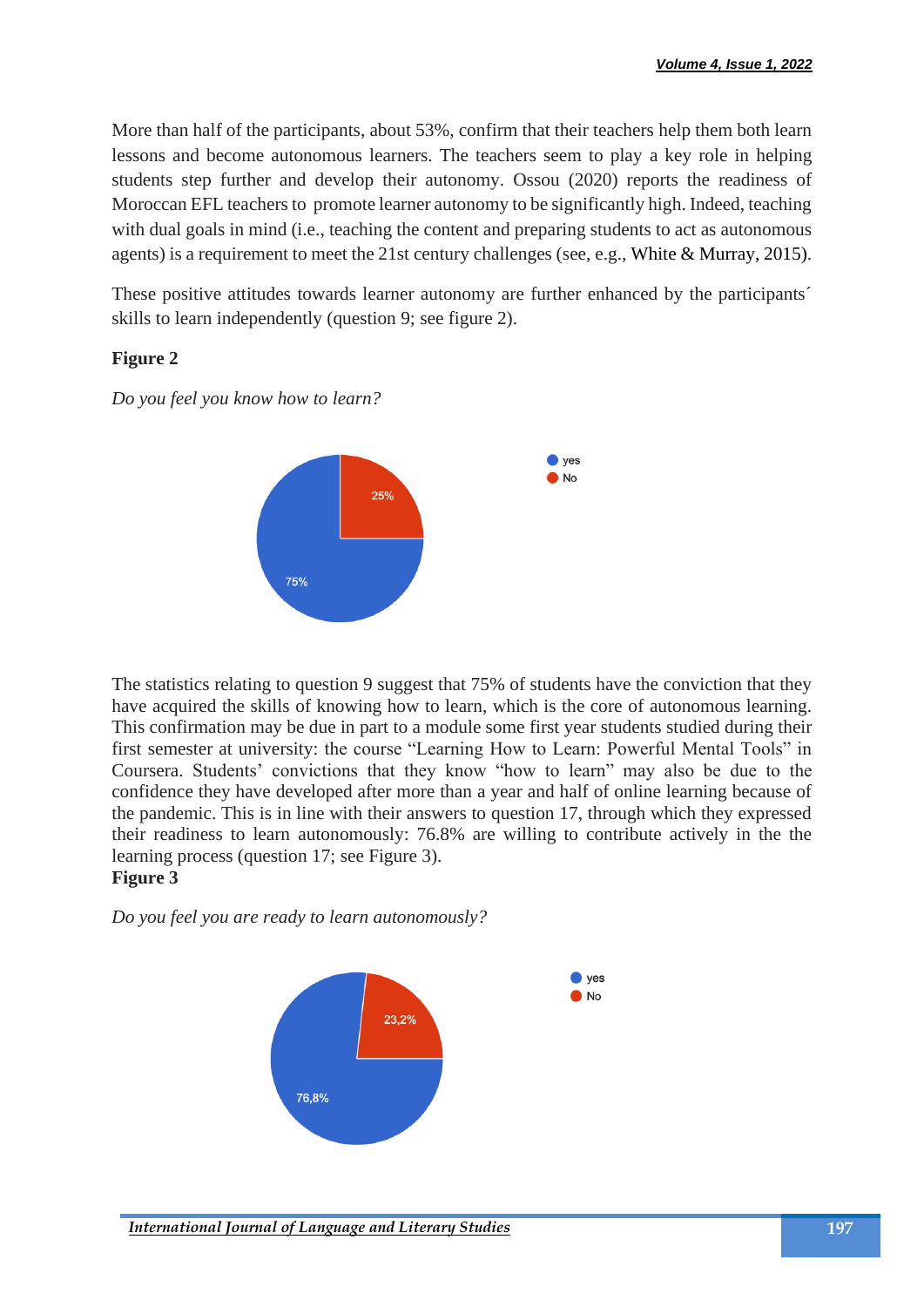In short, Moroccan university students feel they have an important say concerning what happens in the here and now of the classroom. They not only hold positive attitudes towards the autonomous approach to learning, but they also see themselves as capable of performing autonomous behaviours.

### **4.2. Classroom Behaviours Fostering Learner Autonomy**

The second concern of the questionnaire attempts to reveal whether learners show behaviors that reflect their academic achievements as well as their independence (see Table 2).

### **Table 2**

*Measures of Central Tendency for students´behaviors in class*

|                       |                |            |                  |           | I ask for help | ask for help   |                 | <b>I</b> monitor |             |            |                |
|-----------------------|----------------|------------|------------------|-----------|----------------|----------------|-----------------|------------------|-------------|------------|----------------|
|                       |                |            |                  |           | from my peers  | from my        |                 | whether my       | I select    | I evaluate | I use the      |
|                       |                | analyse my | I determine      | I select  | in class to    | teacher in     |                 | learning is      | criteria to | whether my | newly-         |
|                       |                | language   | what specific    | effective | make my        | class to make  |                 | progressing      | evaluate my | learning   | acquired       |
|                       |                | learning   | skills I want to | learning  | learning more  | my learning    | I make          | according to     | learning    | process is | knowledge in   |
|                       |                | needs      | acquire          | materials | effective      | more effective | realistic plans | my plan          | outcome     | effective  | other contexts |
| N                     | Valid          | 303        | 303              | 303       | 303            | 303            | 303             | 303              | 303         | 303        | 303            |
|                       | <b>Missing</b> | 24         | 24               | 24        | 24             | 24             | 24              | 24               | 24          | 24         | 24             |
| Mean                  |                | 3.98       | 3.99             | 3.80      | 3.31           | 3.25           | 3.84            | 3.73             | 3.52        | 3.85       | 3.88           |
| Median                |                | 4.00       | 4.00             | 4.00      | 3.00           | 3.00           | 4.00            | 4.00             | 4.00        | 4.00       | 4.00           |
| Mode                  |                | 4          | 4                | 4         | 3              | 3              | 4               | 4                | 3           | 4          | 4              |
| <b>Std. Deviation</b> |                | .844       | .919             | .943      | 1.186          | 1.195          | .960            | .956             | .996        | .920       | .945           |
| Range                 |                | 4          | 4                | 4         | 4              | 4              | 4               | 4                | 4           | 4          | 4              |

Table 2 displays results concerning the behaviours learners use to promote their autonomy.

On the whole, there is significant evidence of autonomy on the part of the individual (see Table 2). Scoring on the middle and end of the spectrum holds an almost consistent rate of responses. As a case in point, "analysing language needs" and "determining the necessary skills to achieve them" have received the highest mean score  $(M=3.98, M=3.99)$ , respectively, which indicates that Moroccan learners are aware of and are willing to take responsibility for their own learning.

This has equally been confirmed by feedback to question 18 (see Figure 4) that indicates that most students have made the decision to be responsible for their own learning. In fact, this is a prerequisite to develop one´s autonomy because "it is impossible to take charge of one's learning without at the same time accepting responsibility for it" (Little, Dam, & Legenhausen, 2017, p. 75).

# **Figure 4**

*Do you want to be responsible for your own learning?*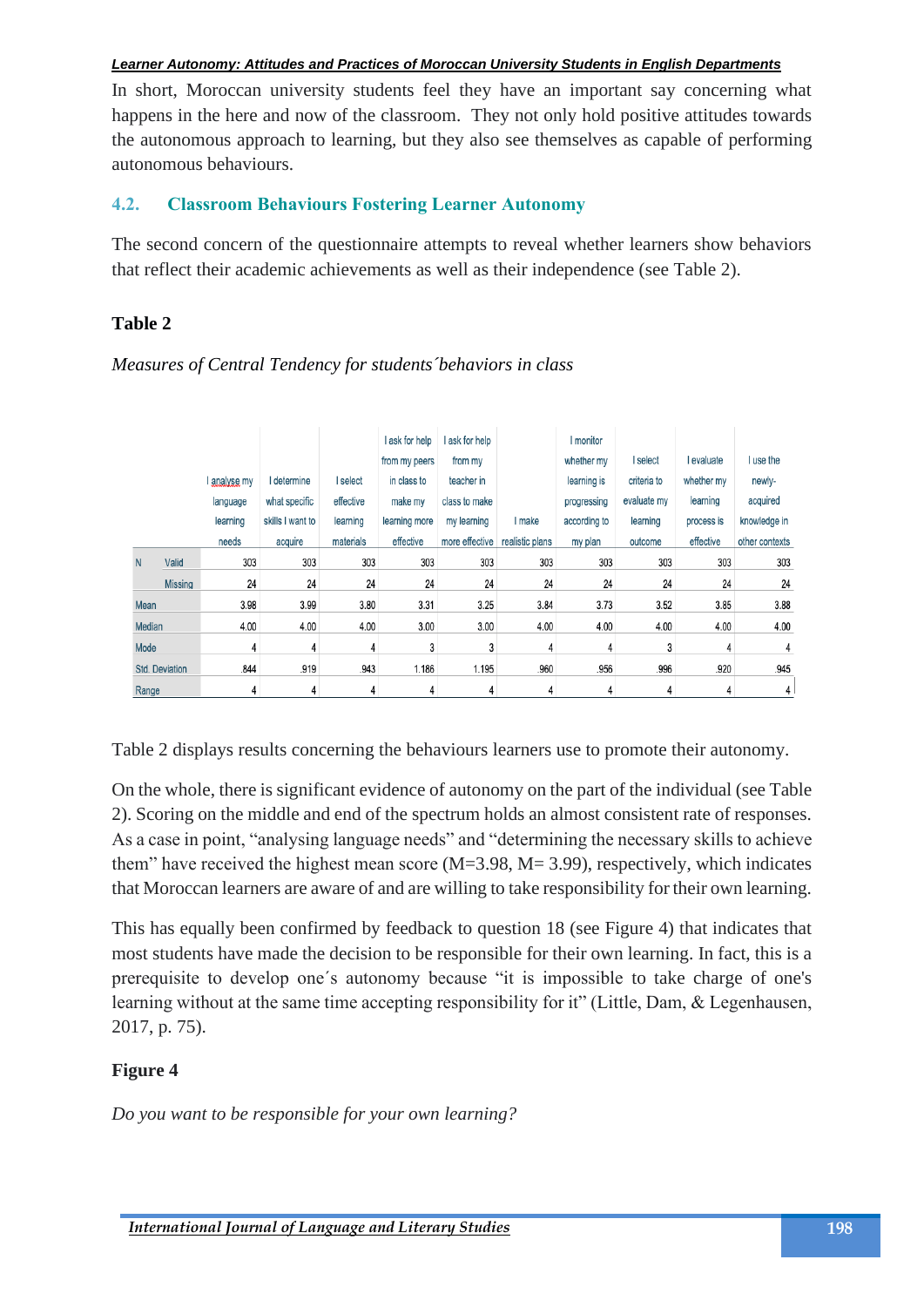

On the other hand, participants are less inclined to utilize their peers´ and teachers´ feedback to make their learning more effective; the two characteristics mentioned in question 20(i), "I ask for help from my peers in class to make my learning more effective" (M=3.31; Mo=3; SD= 1.186); and (ii), "I ask for help from my teacher to make my learning more effective" (M= 3.25; Mo=3; SD=1.195) have received the lowest score mean of all other behaviours in class. These findings join what we have spoken about at the beginning of this discussion: that there is a good foundation upon which autonomous learning can be further fostered in language classrooms in Morocco. Moroccan students have done well as far as their journey towards developing their autonomy. Nevertheless, they still do not avail themselves of the power of their peers nor of that of their teachers to seek help and make their learning more effective. Indeed, a key piece of learner autonomy has not been exercised enough (only about 40% say they usually or always ask their peers for help and slightly less are likely to ask help from their teachers). This may be due to the fact that they are not confident of the roles of others in their autonomy, or simply because of lack of contact imposed by the pandemic since March 2020. This factor is to be further investigated because it influences learners' motivation to learn, as has been stated by Manon, Mercer & Ryan (2015, p. 118): "Motivation comes not only from the activity itself but also from the group of learners, the particular context in which it is taking place, and the personal interpretations of that activity by the individuals involved."

 $\bullet$  ves  $\bullet$  No

The question that crops up now is how can *'learner autonomy'* be promoted if not all students see the pertinence of peers and teachers to developing such ability, which is "a collective as well as an individual capacity, and its development is stimulated by the social-interactive processes on which effective cooperation between teachers and their learners depends" (Little, Dam & Lengeuhausen, 2017, p. 15), bearing in mind that other contexts substantiate the support such interaction has to the development of students and to the fulfillment of their goals. Mo (2007), for instance, came to the conclusion that peer feedback increased Chinese students<sup>\*</sup> autonomy in EFL writing.

Noteworthy, too, the survey suggests that fostering autonomy increases students' academic performance, involves students more actively in class, and helps participants develop their critical thinking as well (see Figure 5).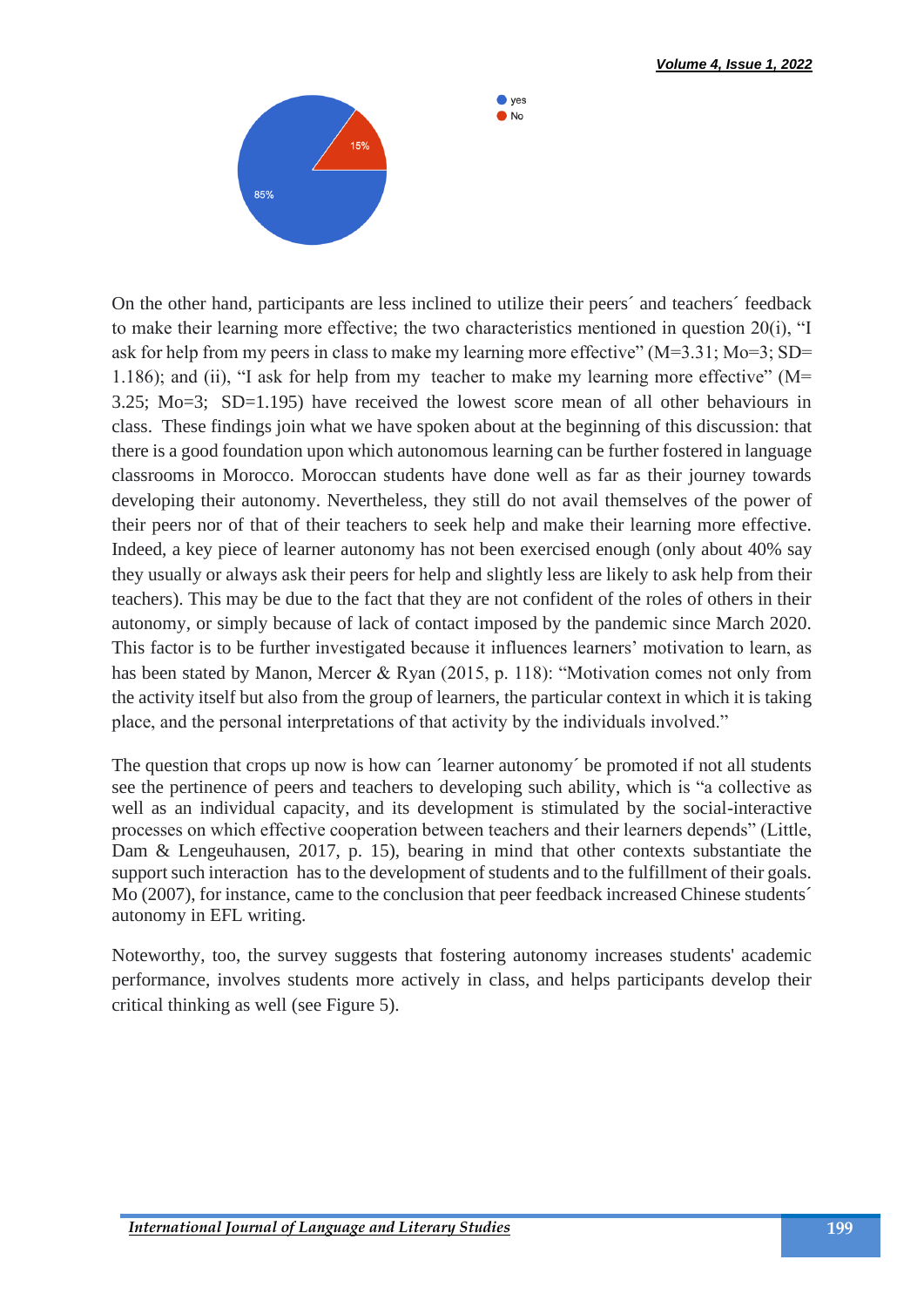**Figure 5** 

*Do you think you are an autonomous learner?* 



In addition, about 30% of the participants have confirmed their capacity to adjust their learning about strategies to achieve success and better their performance as a result (question 21). Equally, 56.6% of the informants believe they play an active role in their learning; they have shown an ability to set their goals for learning and have worked on monitoring whether the process is effective  $(M = 3.85)$  and whether it is progressing according to those set objectives (M= 3.73) so as to arrive at a more advanced level of using the newly acquired knowledge in other contexts (3.88) (see Table 2 above). Thus, students show they "have a say" in their own learning even beyond the classroom since they are applying what they have learnt in the world outside. This joins Dickinson´s definition of autonomy as "the situation in which the learner is totally responsible for all the decisions concerned with his learning and the implementation of those decisions" (Dickinson, 1987, p. 11).

# **4.3. The Relevance of the Learning Environment to the Promotion of Learner Autonomy**

The third set of questions addresses the learning environment and its suitability for promoting learner autonomy. Focus will be on students' perceptions of modes of teaching, the responsibilities they have in class, and the intervention of their teachers. In response to their feelings about their learning environment, only 24.5% of the informants believe their classroom is learner-centered. This goes hand in hand with the fact that few respondents believe their environment promotes autonomy (23.2%) and few feel their environment (including teachers) encourages them to become actively involved (35.7 %) (question 11; Figure 6).

## **Figure 6**

*Students' Perceptions about their Classroom Environments:*

*Do you feel your classroom environment --------------------?*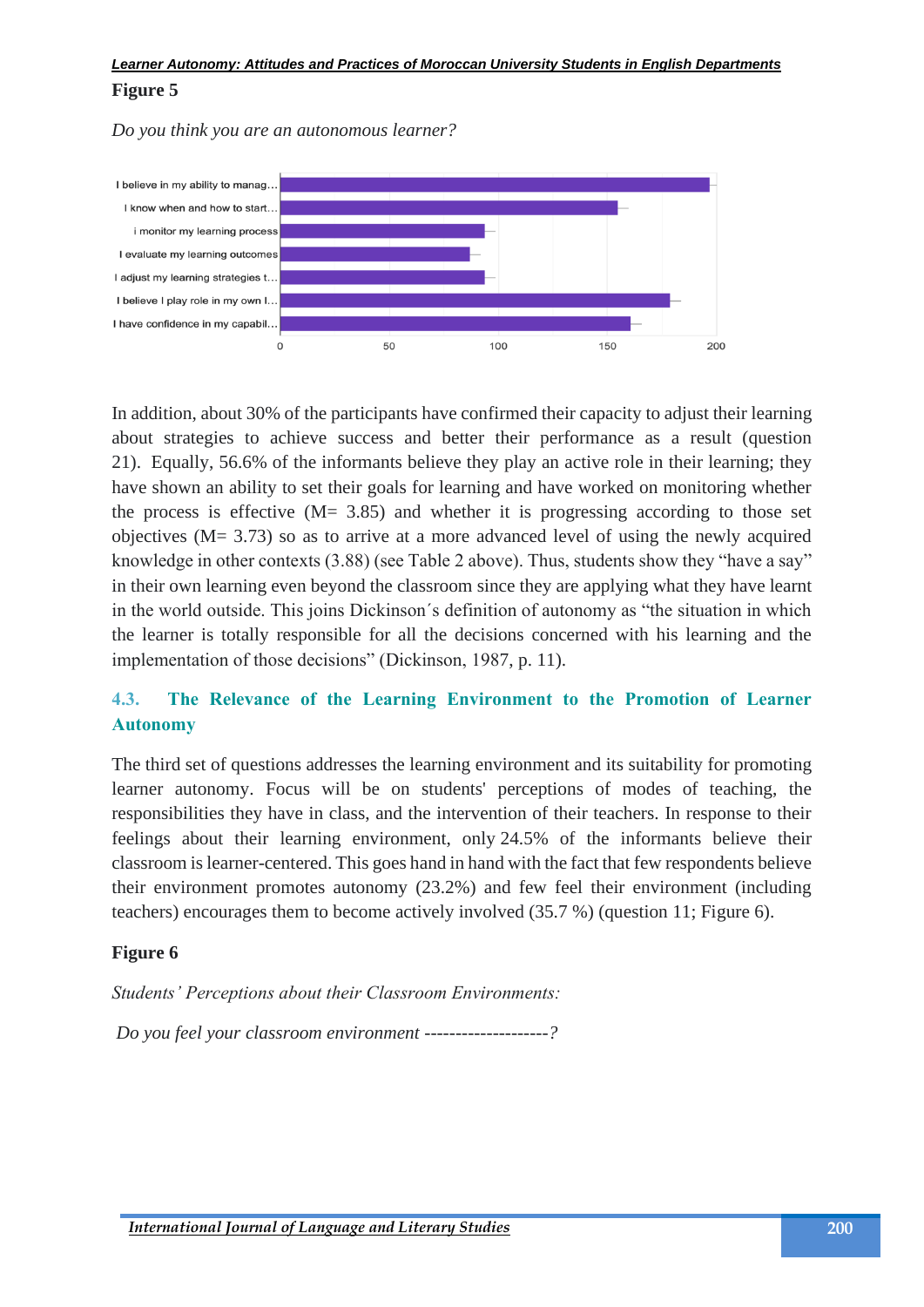

One positive thing to mention here is that 42.5 % confirm that their learning environment is one that allows for different learning styles, which means that some negotiation is taking place since more than one mode and way of thinking is accepted.

Worthy to notice here is that there are some hindrances which likely block the process of developing student autonomy. As a case in point, 36.7% of learners believe their teachers are there to manage the learning experience, which may threaten their autonomy development. More than this, only 17.2 % feel the emotional support of their teachers, which is required to motivate and accompany students in their journey. Boonma (2020, p. 179) claims that teachers need to take on different roles to develop autonomy in classrooms (question 12; Figure 7).

## **Figure 7**

*Students' Perceptions about their Teachers' Roles in Class*



One more reaction that manifests itself in this study is that only 17.2% feel the emotional support of teachers in classes: just 19.4% believe their teachers are counselors or give guidance on personal, social, or psychological problems; not many students feel the psychological support of their teachers. More than this, only 28.8% feel their teachers help them develop their

*International Journal of Language and Literary Studies* **201**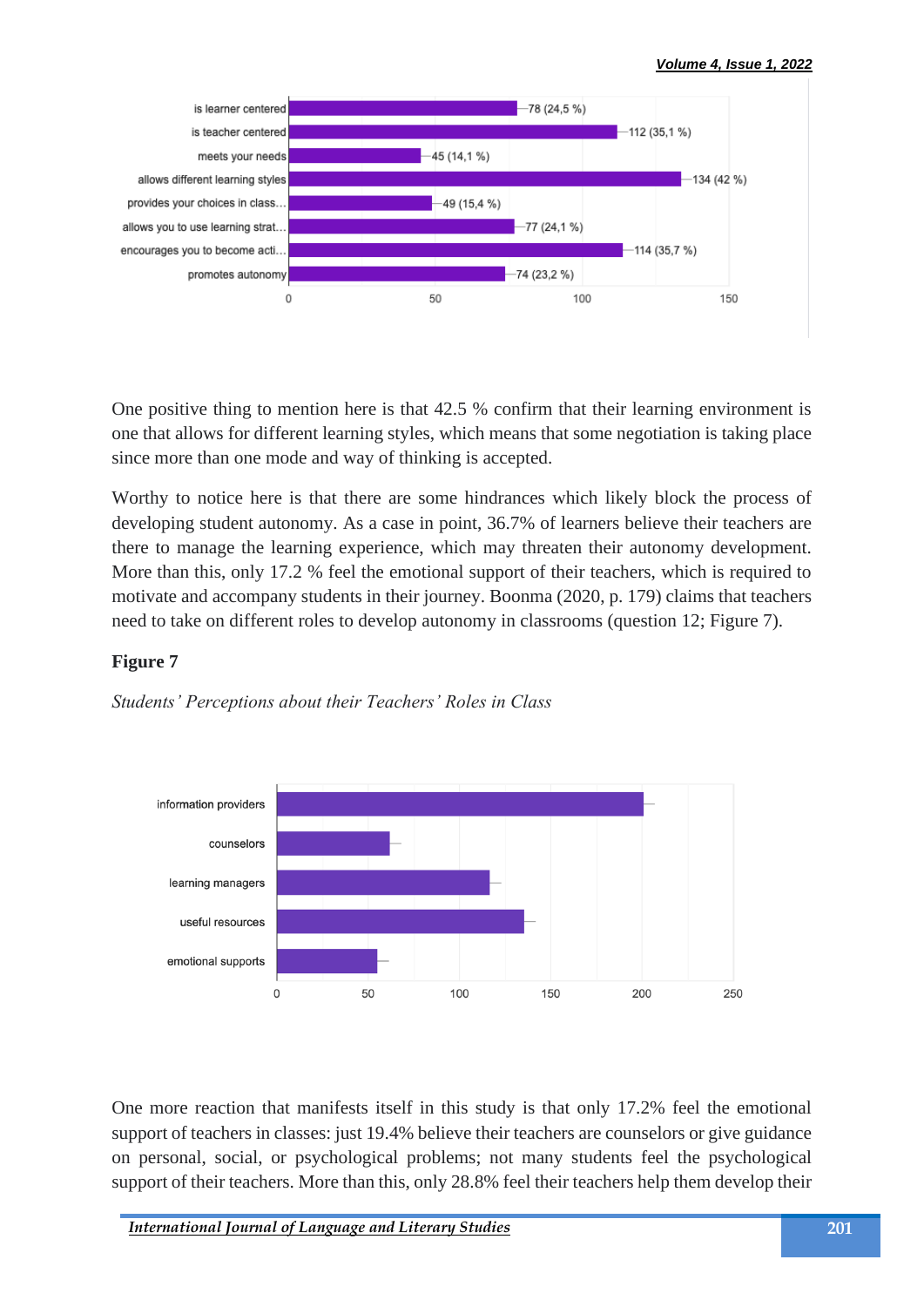self confidence (question 13), which implies that we should be more concerned with the psychology of the learner in the Moroccan context. Little (1991) considers this psychological dimension as the heart of learner autonomy. An additional interesting point to emerge from this study relates to student work in class. It is assumed that "in the autonomy classroom, the interactive processes of pair and group work are fundamental to learning success" (Little, Dam & Legenhausen, 2017, p. 74). Nevertheless, this is not always the case in the Moroccan context.

#### **Figure 8**

*Mode of Work in Classes*



Figure 8 summarises the responses of the students to the mode of studying they mostly use in classes. More than half of the students (59.2%) work individually, which explains the low mean score described earlier as to the interaction with peers. Only 16.2 % of the participants usually work both individually and in groups, and 23.7% take part in interactive and collaborative learning. It is true that within large size classes, group work is not always feasible: this may have been accentuated with the lockdown. Students were not able to meet and work together either in classes or for assignments during this time. In the autonomous learning mode, a lot of cooperation and teamwork are supposed to take place to help learners take control of their learning and profit from peer work and learn from each other (Moe, 2006).

Other questions help decipher other characteristics of the Moroccan learning environment related to autonomy. For instance, students were asked to choose all that apply among many responsibilities they are required to undertake in class ( question 19; see Figure 9).

#### **Figure 9**



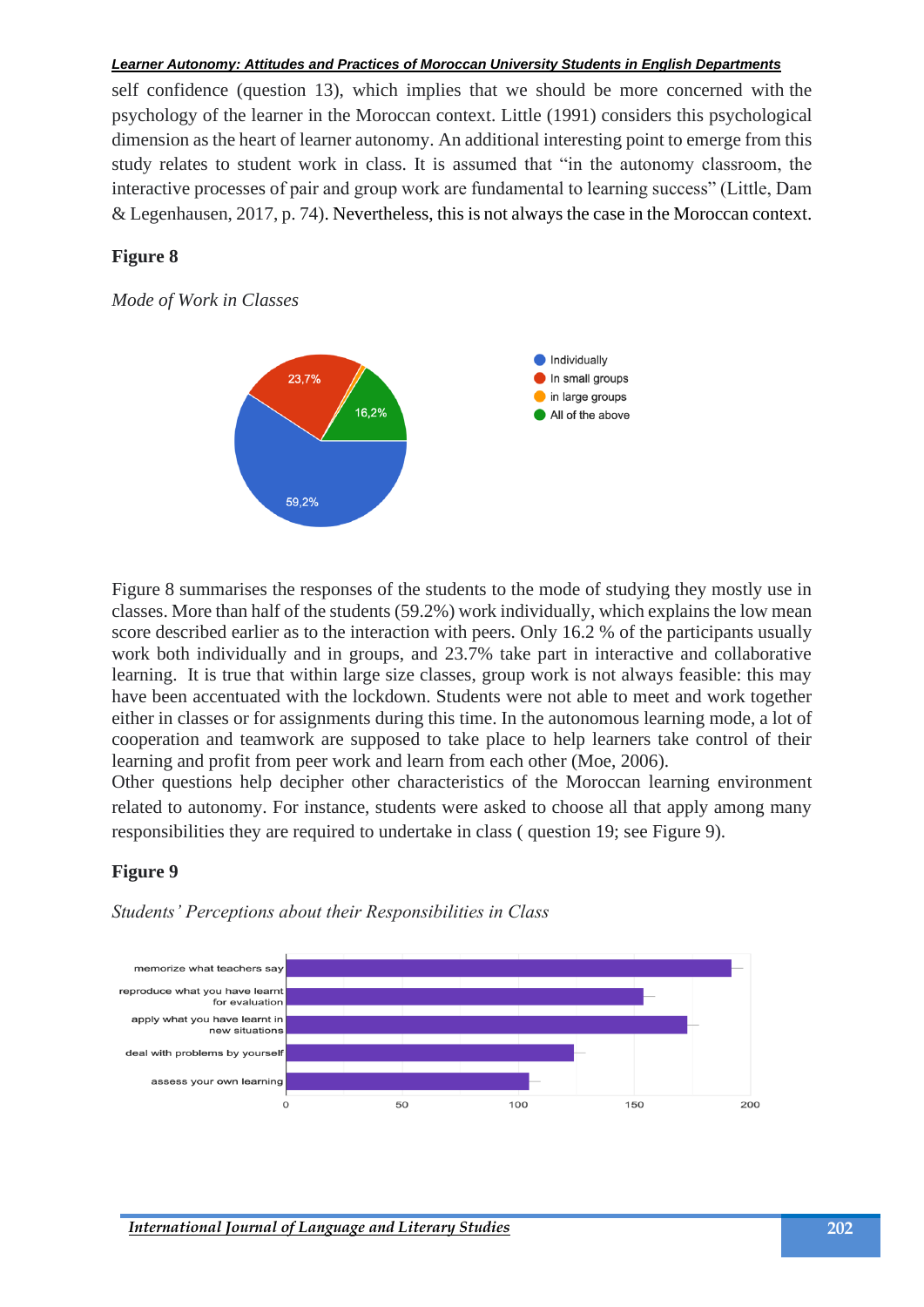#### *Volume 4, Issue 1, 2022*

When it comes to responsibilities in class,  $60.6\%$  of the students still believe that they have to memorize what their teachers say in classes and accordingly reproduce what they have learnt for evaluation (48.6). Still, 54.6% believe they should be able to use their knowledge in new situations. Only 33.1% think they are able to assess their own learning and 39.1% can deal with problems by themselves, which implies that the approach to the relationship between teacher students and peers is to be revisited for classes to be more learner-centered and oriented towards creating autonomy-supportive activities.

Despite the fact that 92% of the students think they are motivated to take charge of their own learning (question 3), learners must be supported to be able to take this control. They should discover things by themselves, one part of being responsible for their own learning. Doing this will enable them to realize their potential as unique individuals and will enhance their capacity to contribute to the whole process. "Teachers must not only help these learners who do not automatically accept responsibility for their learning, but also first provide them with appropriate tools and with opportunities to train them" (Yu, 2000, pp. 14-15).

Numerous are the behaviors that contribute to fostering learner autonomy. For instance, the availability of new technologies and tools—and the teachers' willingness to engage with these technologies and tools—are expected to both motivate students to work and facilitate learning.

Yet according to Figure 9, technology is not utilized enough in classes. Only about 15% of the students can use their mobile phones to complete classroom tasks. The two traditional methods of learning, namely, "asking for help" and "using dictionaries while doing the task," have received high rates in comparison with other methods: 48.7% and 39.3% respectively. This is further accentuated by the fact that more autonomously-oriented behaviours such as learning without their teachers (20.8%), assessing their own learning (23.3%), and choosing their own assignment (11%) have received lower rates (see question 14, Figure 10), which implies that classrooms have kept some restrictions to the kind of autonomous behaviours they permit.

#### **Figure 10**



#### *Students' Perceptions about Activities Allowed in Class*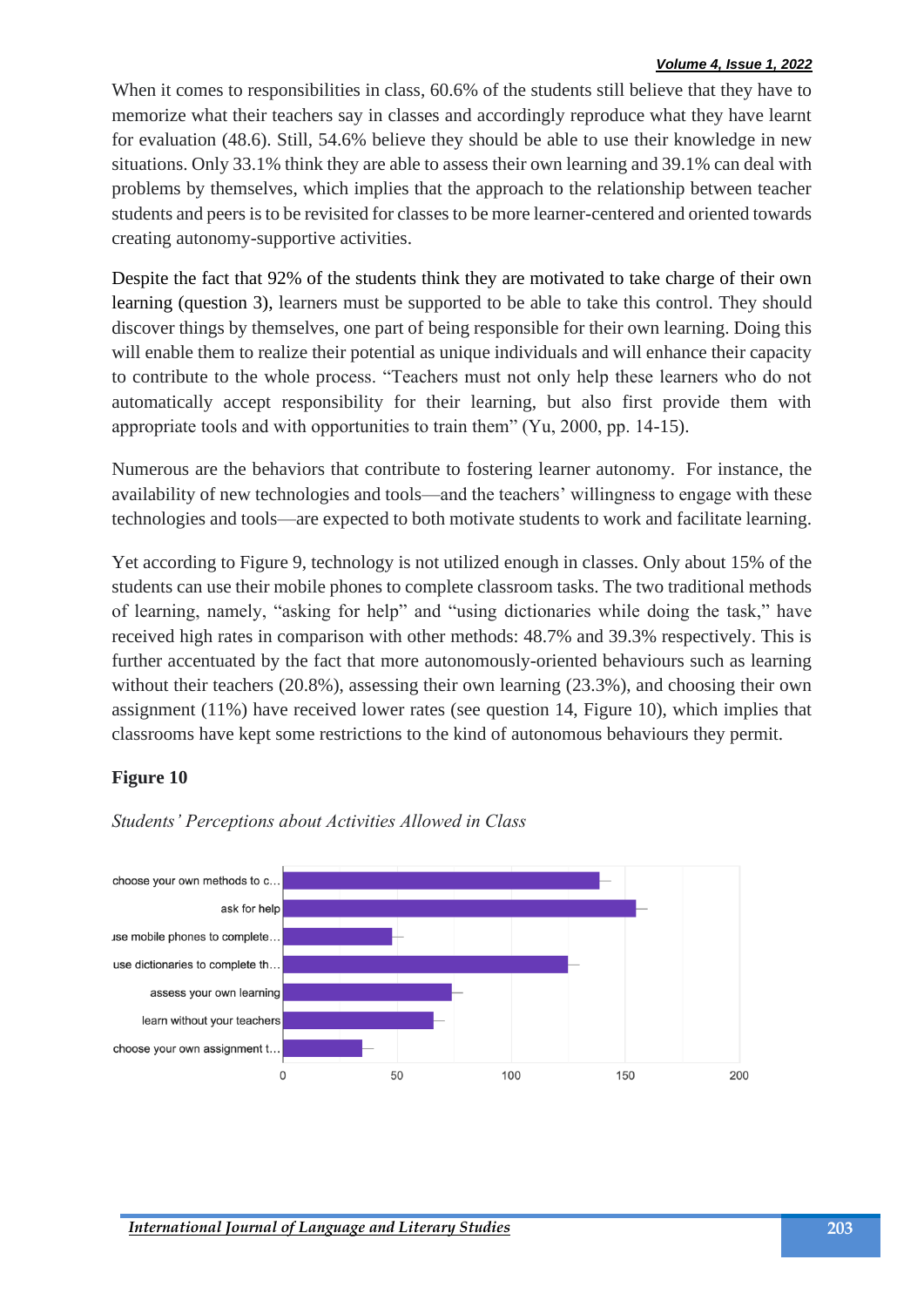The learning environment ought to allow students to act, take initiative, and have recourse to various strategies and practices to develop their autonomy and become lifelong learners. Here, autonomy will grow in "a growth mindset classroom," which "must be a safe place where students do not feel judged and are free to take intellectual risks" (Ricci, 2013, p. 140). In a word, unless students are motivated to learn, they will fail to develop their autonomy.

The last question of the questionnaire tries to gain a general impression of learners' levels of autonomy by giving them criteria to evaluate themselves and decide for themselves whether or not they are autonomous learners. Answers to this question show that 62.3% believe in their ability to manage their learning, 56.6% believe they play a role in their own learning, and 50.9% have confidence in their capacity to learn, numbers which reflect the positive attitudes students have as far as autonomous learning is concerned. However, having positive attitudes is one thing; putting things into practice is another. Only 29.7% can monitor their learning or can adjust their learning strategies to achieve their goals. Slightly fewer participants are capable of evaluating their learning outcomes (27.5%). This discrepancy between the scores in their beliefs and attitudes and the practices that are expected to foster their autonomy is to be reconsidered, and it underlines the fact that "[l]earners need help to develop their autonomy learning skills" (Yu, 2020, p. 1415). Nevertheless, the survey has confirmed in many instances that they have grasped the importance of autonomy to their personal and professional lives (see question 18 in which 85% of students confirm their desire to be autonomous; see also question 13, where about 60% of the informants believe their teachers help them discover knowledge by themselves, meaning they do inspire them to take control of their learning). Indeed, "the more we encourage our students to research their information and share it with each other, the more independent they will become" (Deller & Price, 2007, p. 113). Overall, the data shows that students do display characteristics that they value autonomous learning and that they are able to be autonomous in their classes.

## **5. Conclusion**

The current paper, as witnessed through the findings of this study, demonstrates a great potential for cultivating more autonomy in the Moroccan higher education context. This study has limits, of course: we have to admit that measuring learners' autonomy is a complex process since the questionnaire cannot evidence that the abilities autonomous learners have are adequately displayed in their behaviours and are clearly reported in their answers. Furthermore, additional research studies on learner autonomy in the Moroccan higher education context, including classroom observations and topic-oriented interviews, are needed. Nevertheless, the survey has demonstrated a strong relationship between the participants' perceptions of learner autonomy and their behaviour in the university context. The majority of Moroccan University students hold positive attitudes towards learner ́autonomy and most participants have displayed behaviours and practices that can lead to a greater level of learning and that do confirm they are engaged in fostering their autonomy. At the same time, students seem not to exploit interactions with their teachers and peers, which would further develop their autonomy. Both peers and teachers should take on a more prominent position in the learning environment. In addition, then, future research ought to explore how interaction with teachers and peers can be used to forward learners´autonomy.

On the whole, to develop learner autonomy, learners should be empowered to take control of their learning; successful learners think about what they want to achieve and then plan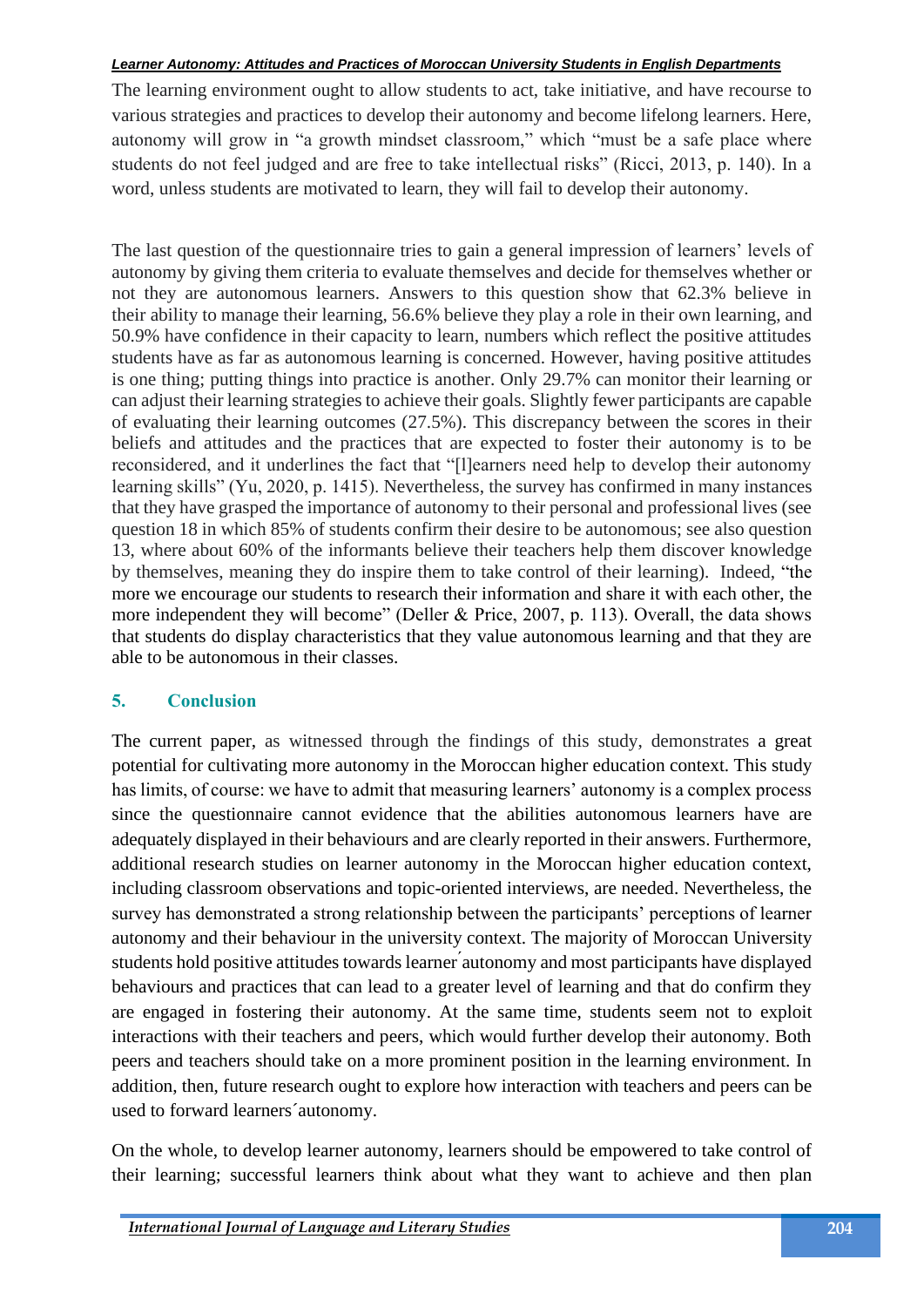accordingly (Griffiths, 2015). Equally, it is recommended that tasks inside and outside the classroom should create room for learners´ choices and decision-making about their learning. Clearly, it would be beneficial for teachers to reflect on and develop practices that foster greater learner autonomy.

#### **Acknowledgements**

This research was supported by a Fulbright post-doctoral research grant. The author extends her gratitude to the Moroccan American Commission for Educational and Cultural Exchange along with Salem State University and its Center for International Education under the leadership of Julie Whitlow. Additional thanks to Dr. Amy Jo Minett for her support throughout the research and writing process, and to Dr. Melanie Gonzalez, who has made me feel the taste of statistics for the first time in my life.

#### **References**

- Aoki, N. (2002). Aspects of teacher autonomy: Capacity, freedom, and responsibility. In Benson & Toogood (eds.), 110–124.
- Bajrami, L. (2015). Different approaches for learner autonomy in higher education. *Promoting Learner Autonomy in Higher Education.* Edited by B. Xhaferri, et al., South East European University, 2015, pp. 147-156.
- Bounma, N., & Swatevacharkul, R. (2020). Learner autonomy: Attitudes of graduate students in English language teaching program in Thailand. *Language Education and Acquisition Research Network Journal*, *13* (2). 176-193.
- Benson, P. (1997). Philosophy and politics of autonomy. *Autonomy & Independence in Language Learning*, P. Benson & P. Voller (Eds.), pp. 18-34, London: Longman.
- Benson, P. (2007). *Autonomy in Language teaching and learning*. *Language teaching*, *40* (1), 21-40.
- Bryde.J.F. and Milburn C.M. (1990). Helping to make the transition from school to college. *Understanding Undergraduate Education,* R.L.Emans (Ed.), pp.203-213. Vermillion, SD: University of South Dakota Press.
- Chemers, M.M., Hu, L., & Garcia, B.F.(2001). Academic self-efficacy and first-year college student performance and adjustment. *Journal of Educational Psychology*, 93, pp. 55- 64.
- Cotteral, S. (1995). Readiness for autonomy: Investigating learner beliefs. System, *23* (2), 195-206.
- Dam, L. (2009). The use of logobooks- a tool for developing learner autonomy. *Maintaining Control: Autonomy and Language Learning,* R.Pemberton, S. Toogood, & A.Barfield (Eds.), pp. 125-144 Hong Kong University press.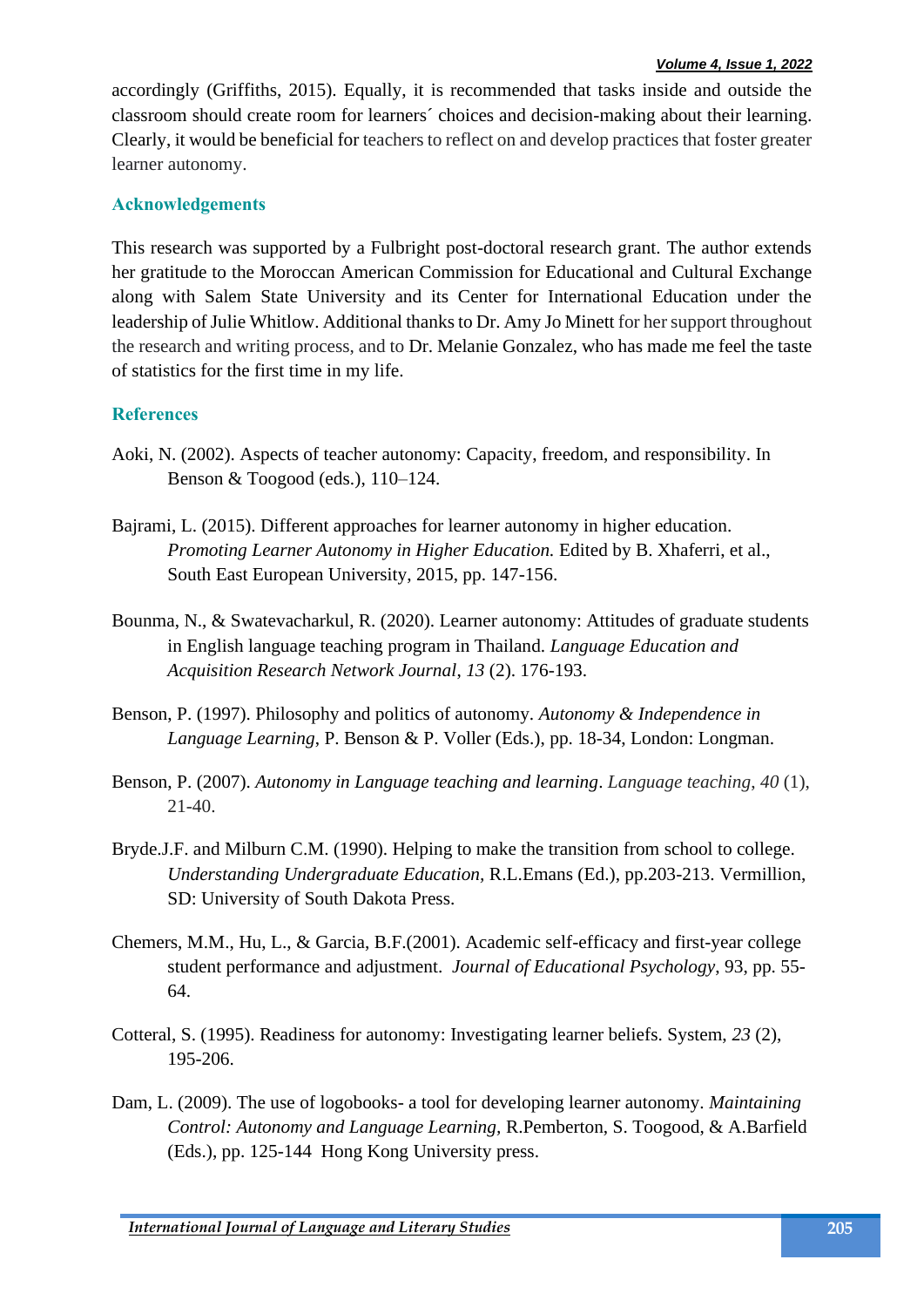- Deller, S. and Proce, C. (2007). *Teaching other Subjects through English*. Oxford university press
- Dempster, J. (1990). *Autonomy in Practice: Conceptualization, Construction, and Psychometric Evaluation of an Empirical Instrument*. (Doctoral dissertation)
- Dickinson, L. 1987. *Self-instruction in Language Learning*. Cambridge CUP.
- Griffiths, C. (2015). What have we learnt from 'good language learners?`. *ELT Journal*, *69*, (4), 2015, pp. 425–433. https://doi.org/10.1093/elt/ccv040.
- Elissa, T. Macaskill, A. (2010). The development of a brief measure of learner autonomy in university students. *Studies in Higher Education*, *35* (3), 351-359.
- El Kaidi, Y.(2018). *Educational Reforms in Morocco: A Chronology of Failures*. Insiderarabia.com
- Holec, H. (1981). *Autonomy and Foreign Language Learning*. Oxford/New York: Pergamon Press. (First Published 1979, Council of Europe).
- Jimenez Raya, M. & Vieira, F. (2015). *Enhancing Autonomy in Language Education : A case-based approach to teacher and learner development*. (Eds.) Anna chamot and Meng chan. De Gruyter Mouton .
- Jimenez Raya, M. Lamb, T & Vieira, F. (2007). *Pedagogy for Autonomy in Language Education in Europe: Towards a framework for learner and teacher development.* Dublin: Authentik.
- Little, D. Dam, L. & Lengenhausen, L. (2017). *Language Learner Autonomy: Theory, Practice and research.* Multilingual Matters.
- Marion, W. Mercer, S. Ryan, S.(2015). *Exploring Psychology in Language Learning and Teaching.* Oxford University Press.
- Mercer, S., Hockly, N., Stobart, G., & Lorenzo, N. (2019). *Global Skills in ELT*. Oxford University Press. Retrieved from: Marzano Robert, J & Heltlebower Tammy (2012). Teaching and Assessing 21<sup>st</sup> Century Skills.
- Norrish, J. (Ed.). (2015). *Positive Education: The Geelong grammar school journey* (Positive psychology series). Oxford: Oxford University Press.

Oussou, S. (2020). Promoting Learner Autonomy: The case of Moroccan secondary EFL

teachers. International Journal of Language and Literary Studies, 2(2), 156–167. https://doi.org/10.36892/ijlls.v2i2.278.